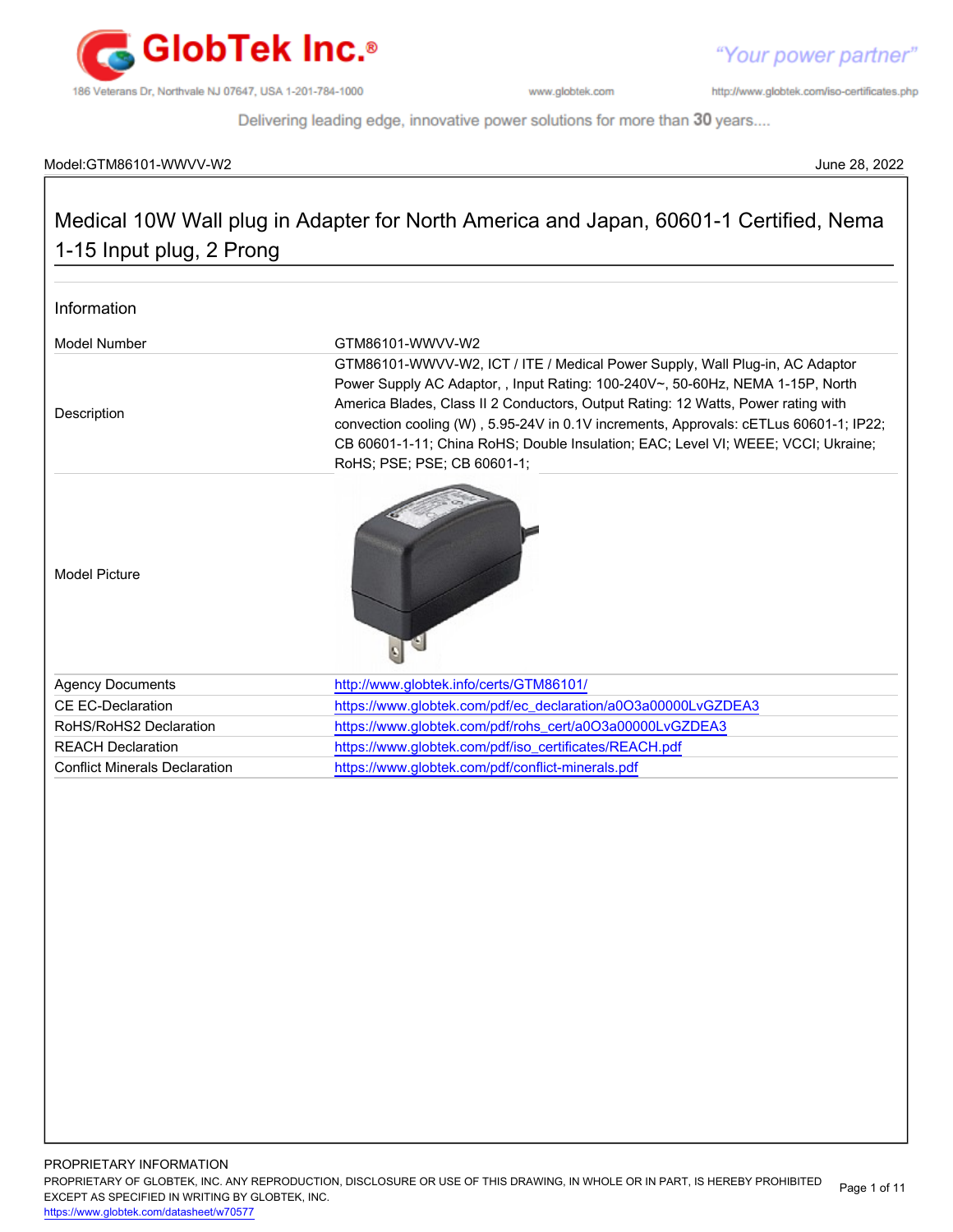

http://www.globtek.com/iso-certificates.php

Delivering leading edge, innovative power solutions for more than 30 years....

# Model:GTM86101-WWVV-W2 June 28, 2022

| <b>MODEL PARAMETERS</b> |                                                                     |
|-------------------------|---------------------------------------------------------------------|
| Type                    | Wall Plug-in                                                        |
| Technology              | AC Adaptor Power Supply AC Adaptor                                  |
| Category                | ICT / ITE / Medical Power Supply                                    |
| Input Voltage           | 100-240V~, 50-60Hz                                                  |
| I/P Amps (A)            | 0.3A                                                                |
| Wattage (W)             | 12.0                                                                |
| Vout Range (V)          | 5.95-24                                                             |
| <b>Efficiency Level</b> | USA DOE Level VI / Eco-design Directive 2009/125/EC, (EU) 2019/1782 |
| Ingress Protection      | IP <sub>22</sub>                                                    |
| Size (mm)               | 69*28.8*40.3                                                        |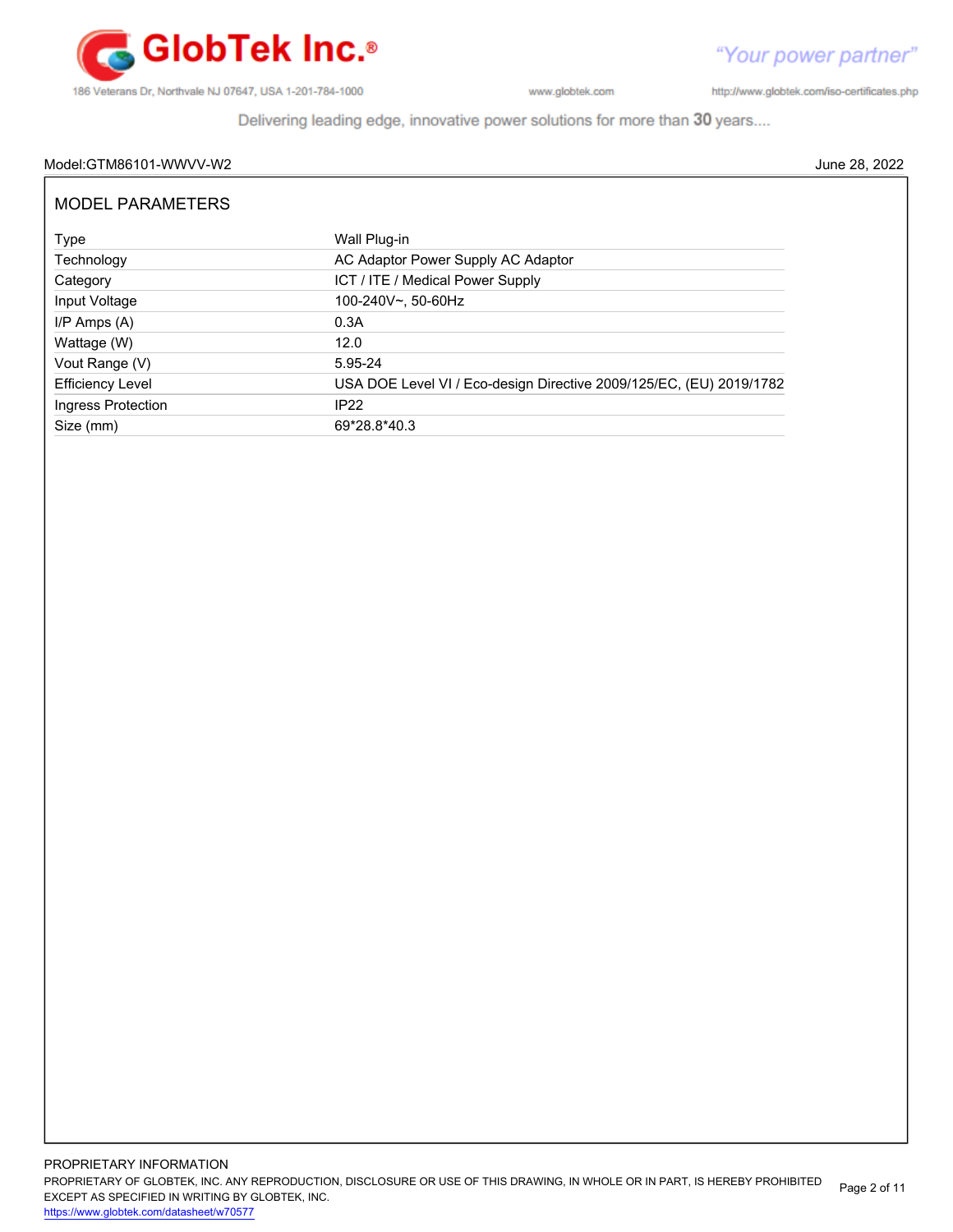

"Your power partner" http://www.globtek.com/iso-certificates.php

Delivering leading edge, innovative power solutions for more than 30 years....



PROPRIETARY OF GLOBTEK, INC. ANY REPRODUCTION, DISCLOSURE OR USE OF THIS DRAWING, IN WHOLE OR IN PART, IS HEREBY PROHIBITED EXCEPT AS SPECIFIED IN WRITING BY GLOBTEK, INC. Page 3 of 11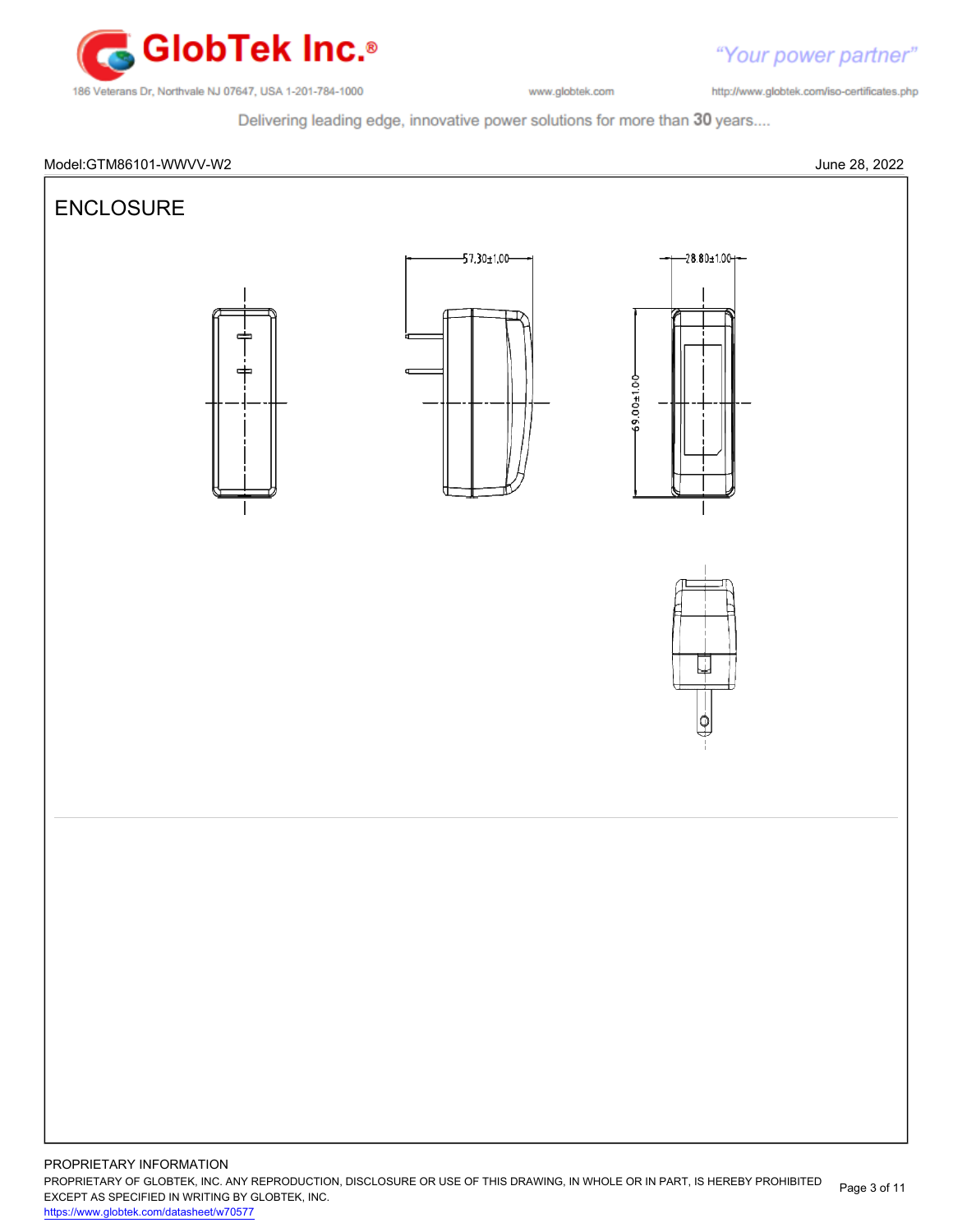

http://www.globtek.com/iso-certificates.php

Delivering leading edge, innovative power solutions for more than 30 years....

# Model:GTM86101-WWVV-W2 June 28, 2022

# RATING TABLE

| Model Number        | Voltage | Amps(A) | Watts(W) | <b>RFQ</b> |
|---------------------|---------|---------|----------|------------|
| GTM86101-1205.95-W2 | 5.95V   | 2       | 11.90    | <b>RFQ</b> |
| GTM86101-1007.5-W2  | 7.5V    | 1.33    | 9.98     | REQ        |
| GTM86101-1009-W2    | 9V      | 1.11    | 9.99     | REQ        |
| GTM86101-1212-W2    | 12V     | 1       | 12.00    | <b>RFQ</b> |
| GTM86101-1215-W2    | 15 V    | 0.8     | 12.00    | <b>RFQ</b> |
| GTM86101-1224-W2    | 24 V    | 0.5     | 12.00    | <b>RFQ</b> |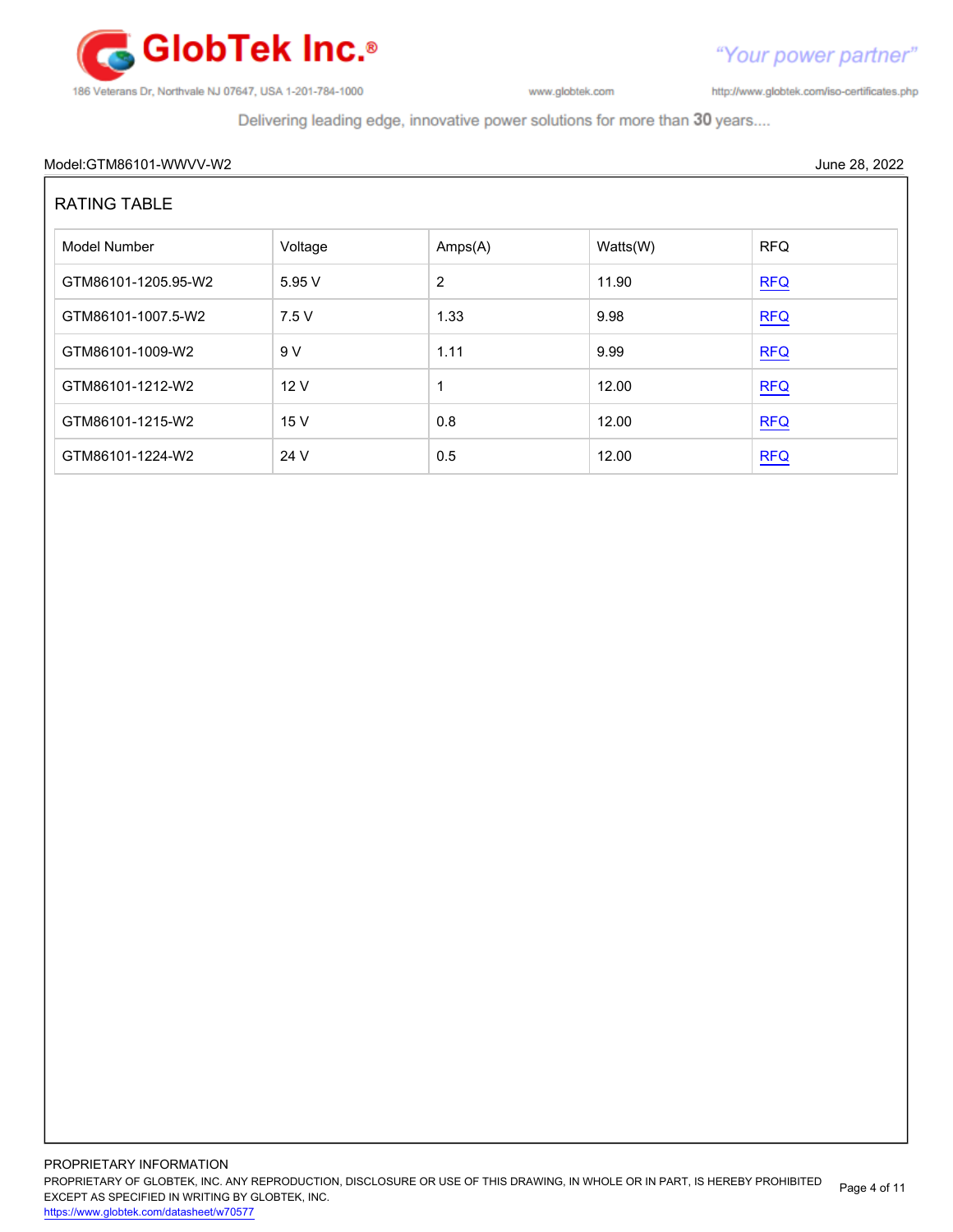

http://www.globtek.com/iso-certificates.php

Delivering leading edge, innovative power solutions for more than 30 years....

Model:GTM86101-WWVV-W2 June 28, 2022

| <b>SPECIFICATIONS</b>                                                                                                                                                                                                                                                                                                                                                                                                                                                                                                                         |  |
|-----------------------------------------------------------------------------------------------------------------------------------------------------------------------------------------------------------------------------------------------------------------------------------------------------------------------------------------------------------------------------------------------------------------------------------------------------------------------------------------------------------------------------------------------|--|
| 01. Input Voltage: Specified 90-264 Vac, Nameplate rated: 100-240Vac<br>02. Input Frequency: Specified 47-63 Hz, Nameplate rated 50/60Hz<br>03. Output Regulation: +/- 5%<br>04. Line Voltage Regulation: +/- 1%<br>05. Output Ripple (Vp-p): 1% or 100 mV whichever is greater, measured at 20 MHz bandwidth with 0.1 uf ceramic capacitor in parallel<br>with a low impedance 47 uf electrolytic capacitor connected at the end of the output connector<br>06. Hold-up Time: 5 mS minimum<br>07. Inrush Current: 30A maximum @ 230Vac input |  |
| 08. Energy Efficiency: Complies to Efficiency Level VI and ErP European Commission's Ecodesign Directive (2005/32/EC) / CoC Tier<br>2 Compliant                                                                                                                                                                                                                                                                                                                                                                                               |  |
| <b>B) PROTECTION</b>                                                                                                                                                                                                                                                                                                                                                                                                                                                                                                                          |  |
| 01. Over-current protection: 110%-140% maximum with auto-recovery function                                                                                                                                                                                                                                                                                                                                                                                                                                                                    |  |
| 02. Output Over-Voltage: 110% to 130% of nominal output voltage                                                                                                                                                                                                                                                                                                                                                                                                                                                                               |  |
| 03. Short-circuit protection: The adapter shall not be damaged by short the DC output to Ground.                                                                                                                                                                                                                                                                                                                                                                                                                                              |  |
| C) SAFETY                                                                                                                                                                                                                                                                                                                                                                                                                                                                                                                                     |  |
| 01. Dielectric Withstand Voltage: Primary To Secondary: 4000VAC or 5656VDC for 3 seconds                                                                                                                                                                                                                                                                                                                                                                                                                                                      |  |
| 02. Leakage Current: 50uA maximum, at nominal 240Vac input voltage                                                                                                                                                                                                                                                                                                                                                                                                                                                                            |  |
| 03. ESD Immunity per EN61000-4-2, ±8 kV contact, ±15 kV air, Perf Criteria A Standard.                                                                                                                                                                                                                                                                                                                                                                                                                                                        |  |
| D) EMC                                                                                                                                                                                                                                                                                                                                                                                                                                                                                                                                        |  |
| 01. Emissions, per EN 55032, EN 61000-6-3, EN 61000-6-4                                                                                                                                                                                                                                                                                                                                                                                                                                                                                       |  |
| Conducted Emissions: Class B, FCC Part 15, Class B                                                                                                                                                                                                                                                                                                                                                                                                                                                                                            |  |
| Radiated Emissions: Class B, FCC Part 15, Class B                                                                                                                                                                                                                                                                                                                                                                                                                                                                                             |  |
| 02. Line Frequency Harmonics EN61000-3-2, Class A                                                                                                                                                                                                                                                                                                                                                                                                                                                                                             |  |
| 03. Voltage Fluctuations/Flicker EN61000-3-3                                                                                                                                                                                                                                                                                                                                                                                                                                                                                                  |  |
| 04. Immunity, per EN 55024, EN 61000-6-1, EN 61000-6-2                                                                                                                                                                                                                                                                                                                                                                                                                                                                                        |  |
| Static Discharge Immunity EN61000-4-2, 8kV Contact Discharge, 15kV air discharge                                                                                                                                                                                                                                                                                                                                                                                                                                                              |  |
| Radiated RF Immunity EN61000-4-3, 3V/m 80-2700MHz, 80% 1KHz AM.                                                                                                                                                                                                                                                                                                                                                                                                                                                                               |  |
| EFT/Burst Immunity EN61000-4-4, 2kV/100kHz.                                                                                                                                                                                                                                                                                                                                                                                                                                                                                                   |  |
| Line Surge Immunity EN61000-4-5, 1kV differential, 2kV common-mode                                                                                                                                                                                                                                                                                                                                                                                                                                                                            |  |
| Conducted RF Immunity EN61000-4-6, 3Vrms, 80% 1KHz AM<br>Power Frequency Magnetic Field Immunity EN61000-4-8, NA                                                                                                                                                                                                                                                                                                                                                                                                                              |  |
| Voltage Dip Immunity EN61000-4-11, Criteria                                                                                                                                                                                                                                                                                                                                                                                                                                                                                                   |  |
|                                                                                                                                                                                                                                                                                                                                                                                                                                                                                                                                               |  |
| E) OTHER:                                                                                                                                                                                                                                                                                                                                                                                                                                                                                                                                     |  |
| 01. MTBF: 300,000 Hours @ 25°C ambient temperature                                                                                                                                                                                                                                                                                                                                                                                                                                                                                            |  |
| 02. Operating Temperature: 0°C to 50°C ambient temperature<br>03. Operating Humidity: 20 ~ 85 % RH. non-condensing                                                                                                                                                                                                                                                                                                                                                                                                                            |  |
| 05. Storage Temperature: - 20°C to 60°C                                                                                                                                                                                                                                                                                                                                                                                                                                                                                                       |  |
| 06. Storage Humidity:5 ~ 95 % RH. non-condensing                                                                                                                                                                                                                                                                                                                                                                                                                                                                                              |  |
| 07. Cooling: Natural convection cooling                                                                                                                                                                                                                                                                                                                                                                                                                                                                                                       |  |
| 08. RoHS 2: Complies with EU 2011/65/EU China SJ/T 11364-2014                                                                                                                                                                                                                                                                                                                                                                                                                                                                                 |  |
|                                                                                                                                                                                                                                                                                                                                                                                                                                                                                                                                               |  |
|                                                                                                                                                                                                                                                                                                                                                                                                                                                                                                                                               |  |
| PROPRIETARY INFORMATION                                                                                                                                                                                                                                                                                                                                                                                                                                                                                                                       |  |

PROPRIETARY OF GLOBTEK, INC. ANY REPRODUCTION, DISCLOSURE OR USE OF THIS DRAWING, IN WHOLE OR IN PART, IS HEREBY PROHIBITED EXCEPT AS SPECIFIED IN WRITING BY GLOBTEK, INC. Page 5 of 11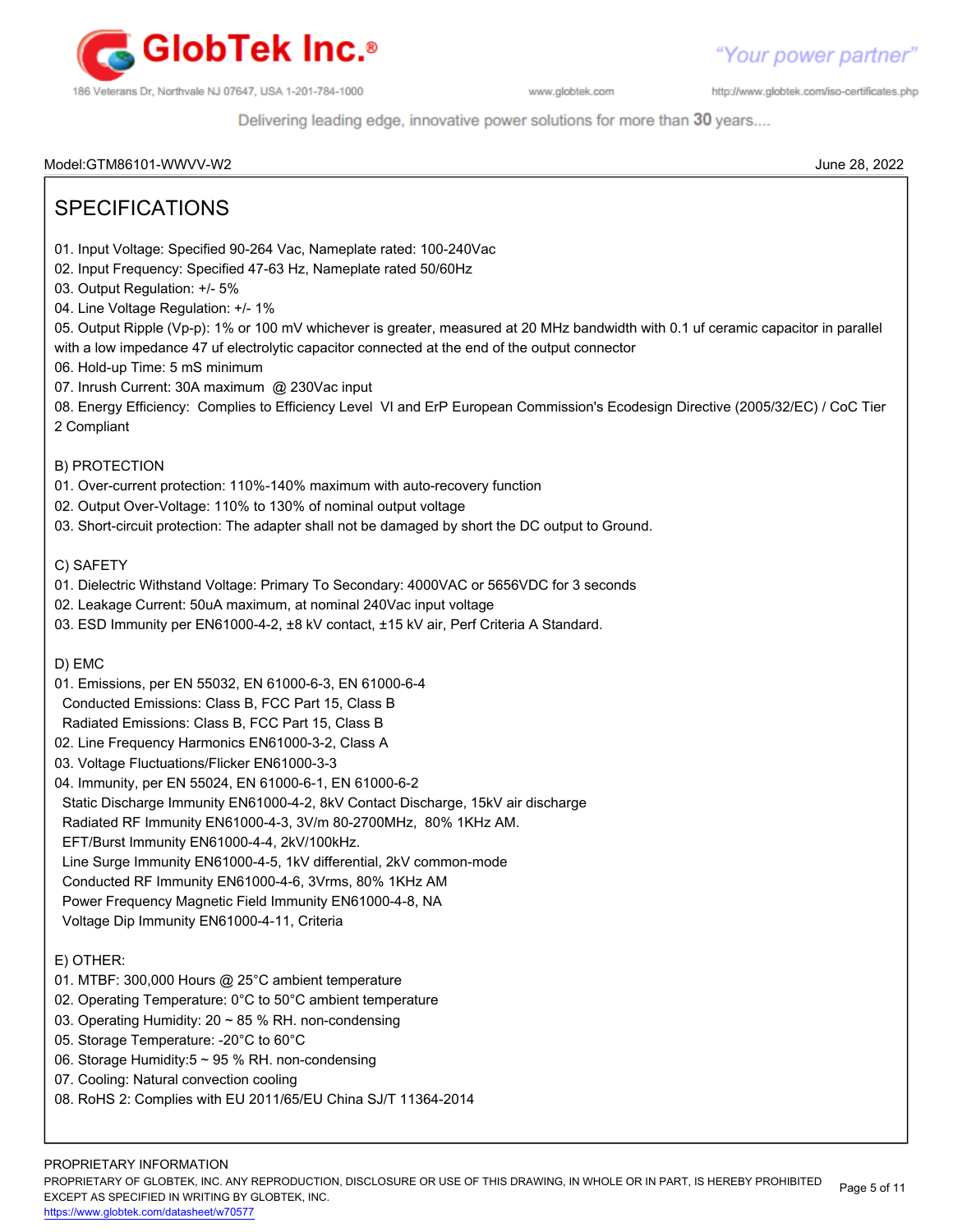

http://www.globtek.com/iso-certificates.php

Delivering leading edge, innovative power solutions for more than 30 years....

### Model:GTM86101-WWVV-W2 June 28, 2022

F) ENCLOSURE

- 01. Housing: High impact plastic, 94V0 polycarbonate, non-vented
- 02. Markings: Label and/or Pad Printed and/or Molded in the case

F) OPTIONS:

- 01. Green Power On Indicator LED
- 02. NEMA 1-15P or European Schuko 7-16 AC Plug Configuration
- 03. Increased DC Output Voltage (up to 5.4V) to allow for long output cables
- 04. Special International Safety Approvals
- 05. Housing Color, special markings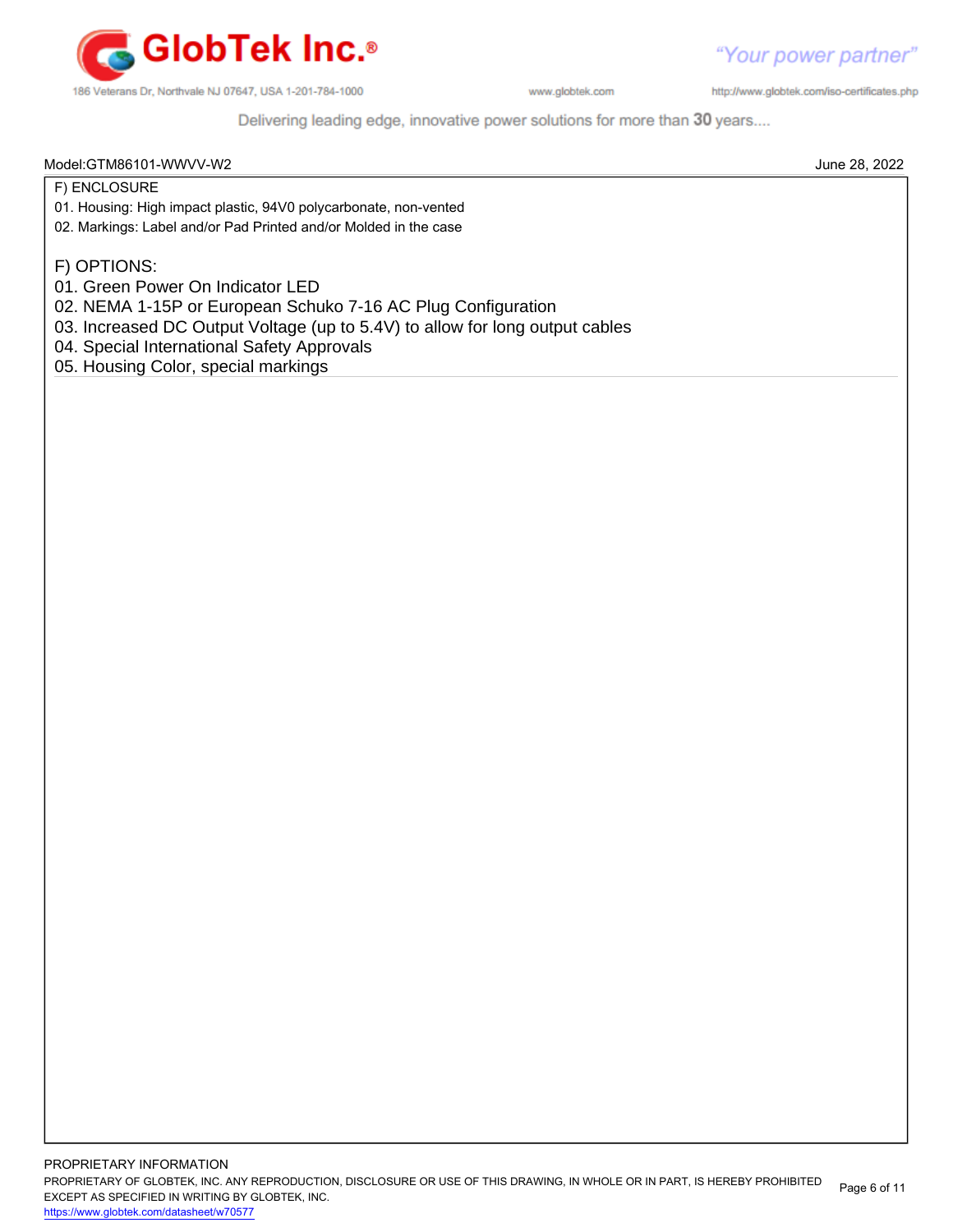

http://www.globtek.com/iso-certificates.php

Delivering leading edge, innovative power solutions for more than 30 years....

# Model:GTM86101-WWVV-W2 June 28, 2022

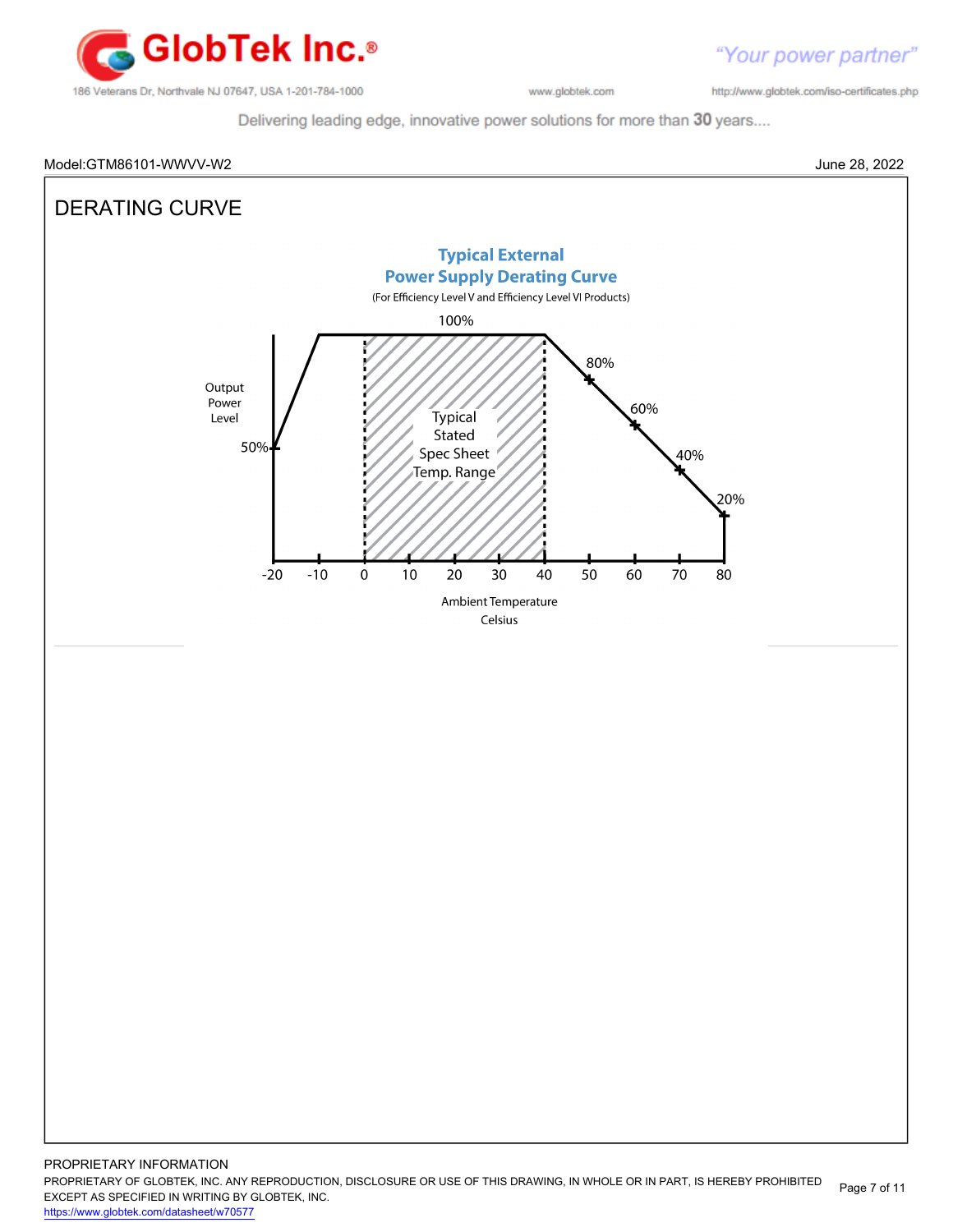

http://www.globtek.com/iso-certificates.php

"Your power partner"

Delivering leading edge, innovative power solutions for more than 30 years....

### Model:GTM86101-WWVV-W2 June 28, 2022

# INPUT CONFIGURATION

Description NEMA 1-15P, North America Blades, Class II 2 Conductors

All NEMA 1 devices are two-wire non-grounding devices (hot-neutral) rated for 125 V maximum. NEMA 1-15P plugs have two parallel flat blades, 0.25 inches (6.35 mm) wide, 0.06 inches (1.524 mm) thick, 0.625-0.718 inches (15.875–18.256 mm) long, and spaced 0.5 inches (12.7 mm) apart.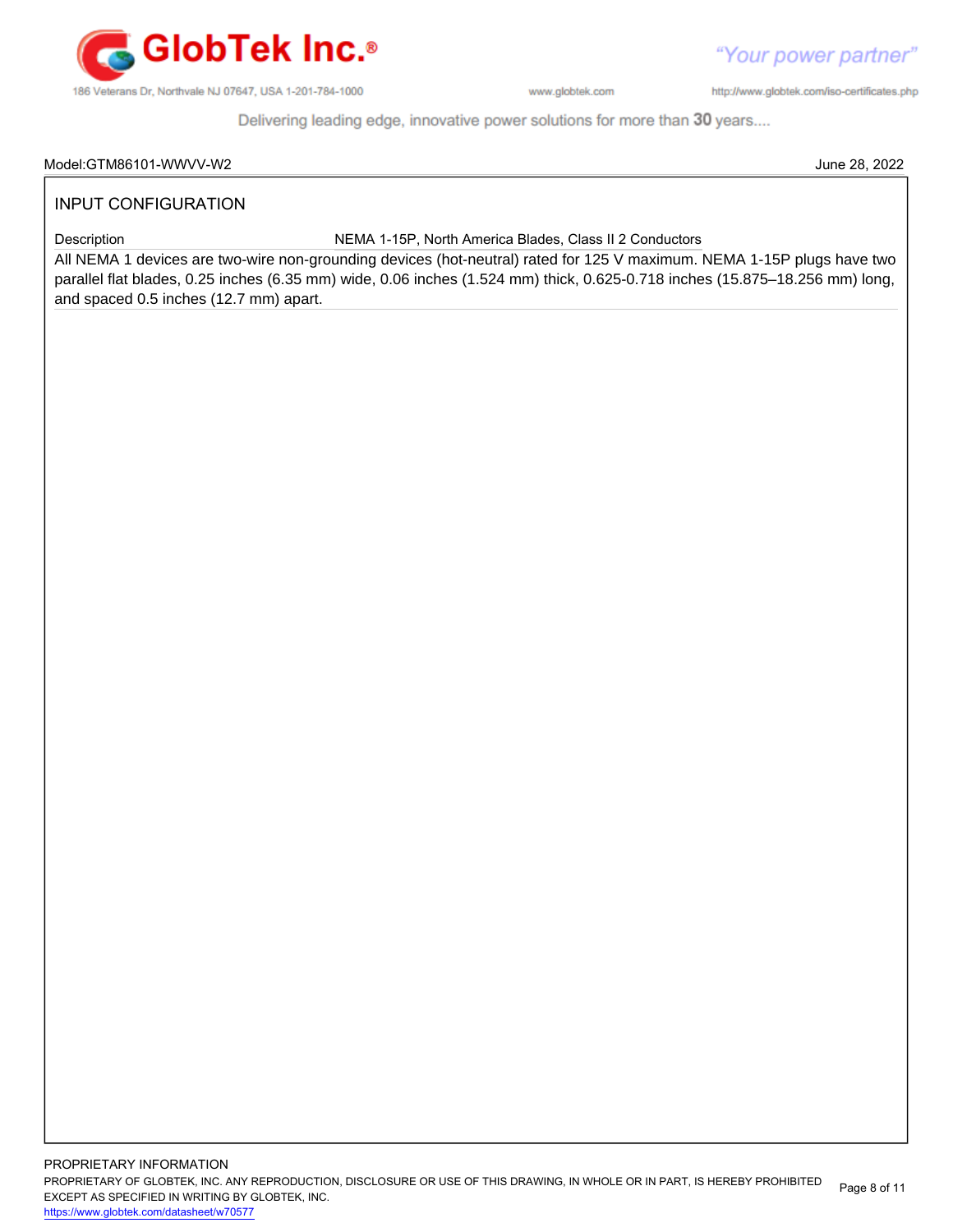

http://www.globtek.com/iso-certificates.php

Delivering leading edge, innovative power solutions for more than 30 years....

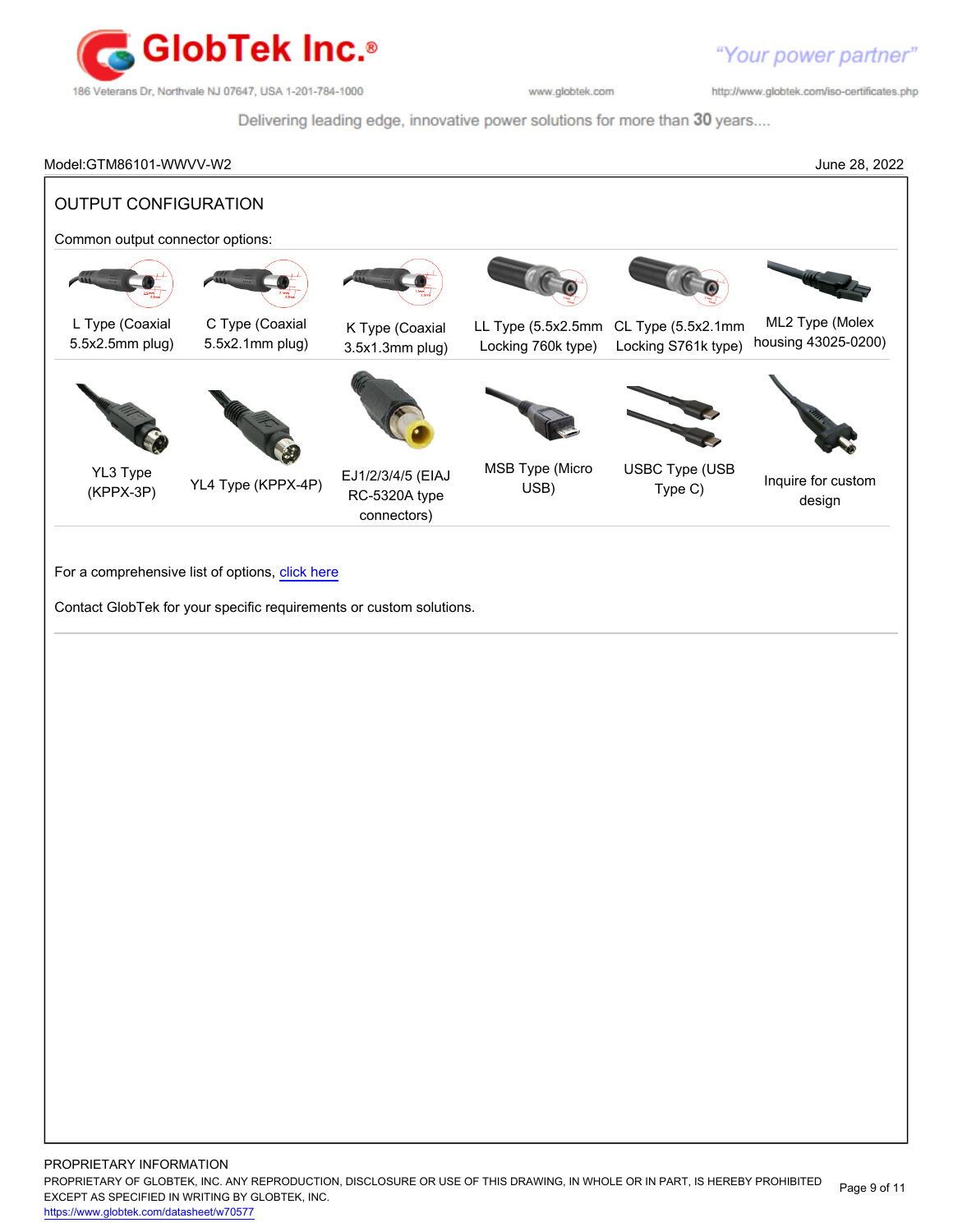

http://www.globtek.com/iso-certificates.php

"Your power partner"

Delivering leading edge, innovative power solutions for more than 30 years....

# Model:GTM86101-WWVV-W2 June 28, 2022

| Approvals                         |                                                                                                                                                                                                                                                                          |  |  |  |
|-----------------------------------|--------------------------------------------------------------------------------------------------------------------------------------------------------------------------------------------------------------------------------------------------------------------------|--|--|--|
| Logo                              | Description                                                                                                                                                                                                                                                              |  |  |  |
| No Logo Applicable                | IEC 60601-1-11:2015                                                                                                                                                                                                                                                      |  |  |  |
| No Logo Applicable                | IEC 60601-1:2005 (Third Edition) + CORR. 1 (2006) + CORR. 2<br>(2007) + AM1 (2012) or IEC 60601-1 (2012 reprint) (Ed 3.1) for GTM86101 only                                                                                                                              |  |  |  |
|                                   | CHINA SJ/T 11364-2014, China RoHS Chart: http://en.globtek.com/globtek-rohs.php                                                                                                                                                                                          |  |  |  |
|                                   |                                                                                                                                                                                                                                                                          |  |  |  |
| FHI                               | Declaration <sub>AC</sub> Nº EA <sub>3</sub> C N RU A-US.KA01.B.10453_19 Custom Union of Russia,<br><b>Belarus and Kazakhstan</b><br>http://www.globtek.com/redirect/?loc=gost-certificate-eac-declaration                                                               |  |  |  |
| ECOGNIZED<br>OMPONENT<br>Intertek | Medical Electrical Equipment - Part 1: General Requirements For Basic Safety And<br>Essential<br>Performance [AAMI ES60601-1:2005 +A1]                                                                                                                                   |  |  |  |
|                                   | Indoor Use Only - Mark is on the label or Molded in the case                                                                                                                                                                                                             |  |  |  |
| IP <sub>22</sub>                  | Ingress Protection: IP22 to IEC 60529:1989+A1:1999+A2:2013 Protected against<br>solids objects over 12mm and Protected against vertically (and up to 15°) falling<br>drops of water                                                                                      |  |  |  |
| GlobTek, Inc.                     | JAPAN TUV R-PSE, Cert. No. JD 50471624, to J62368-1(H30),<br>J55032(H29), J3000(H25, [15V or less]. Please reference the following website for<br>guidelines on PSE regulations:<br>http://en.globtek.com/importing-ite-and-medical-power-supplies-ac-adaptors-to-japan/ |  |  |  |
| GlobTek, Inc.                     | JAPAN TUV R-PSE, Cert. No. JD 50471624 J62368-1(H30),<br>J55032(H29),J3000(H25),[DC15V?30V]. Please reference the following website for<br>guidelines on PSE regulations:<br>http://en.globtek.com/importing-ite-and-medical-power-supplies-ac-adaptors-to-japan/        |  |  |  |

PROPRIETARY INFORMATION

PROPRIETARY OF GLOBTEK, INC. ANY REPRODUCTION, DISCLOSURE OR USE OF THIS DRAWING, IN WHOLE OR IN PART, IS HEREBY PROHIBITED Page 10 of 11<br>EXALER 10 OREGIEIER WILKENIG BY OLOREEK WO EXCEPT AS SPECIFIED IN WRITING BY GLOBTEK, INC.